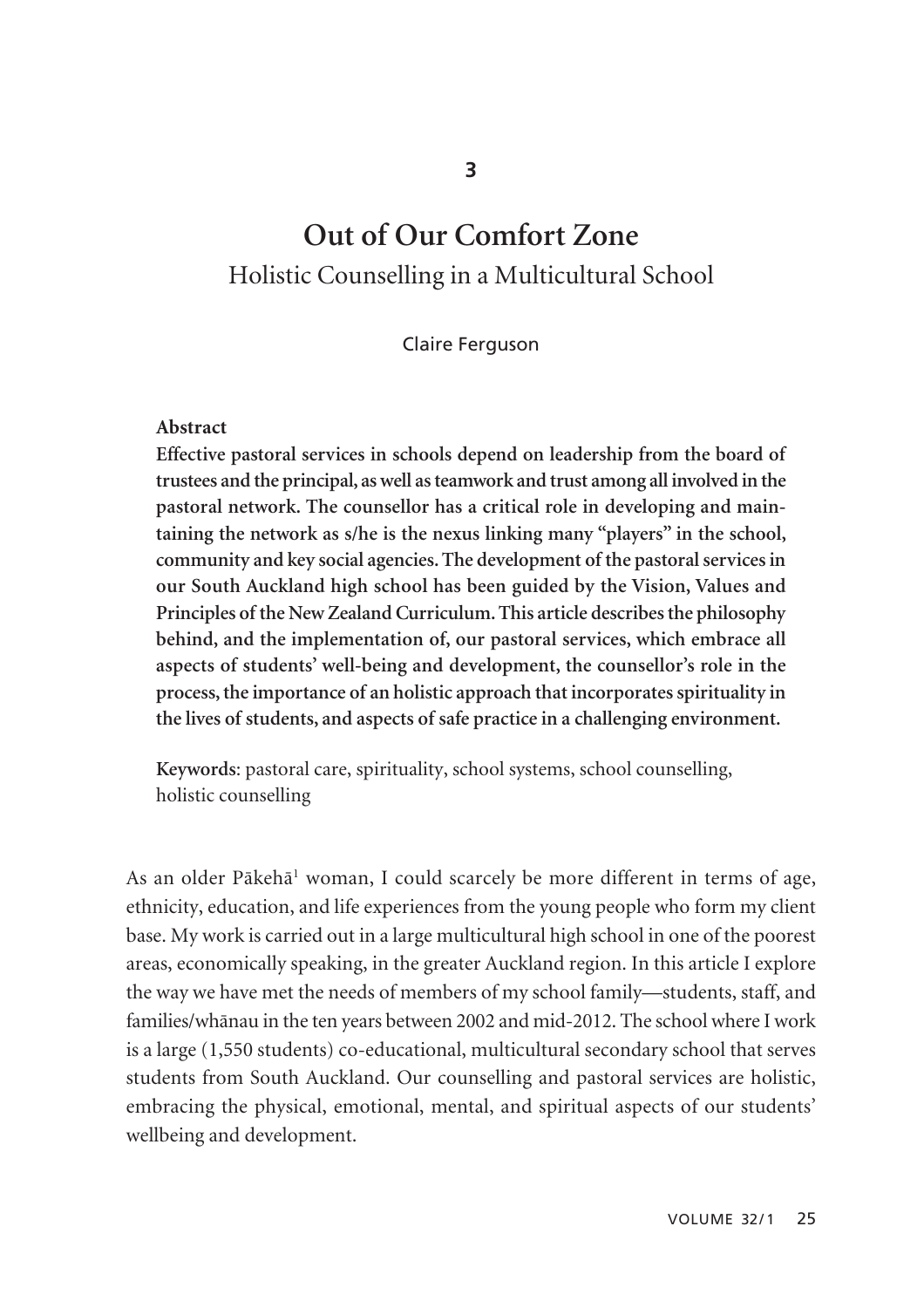#### **Background**

In mid-2002, when I was being appointed to my current position, the conversation included a discussion about setting up a Student Services Centre that would be a onestop shop incorporating a deans' room, a careers centre, a health centre, counselling services, and several meeting rooms. My enthusiasm was obvious, and I was offered the job. The Student Services Centre was only a dream then. I worked in a prefabricated building on one side of the grounds, with no running water, but it did have the power on. "Careers" was in a classroom and was very cramped, the deans were all over the place without telephones or interview rooms, and the school nurse (not registered) combined running the photocopy room with attending to ill and injured students.

At the same time, the school was working through some tough issues, including the appointment of a limited statutory manager to support a new principal and board to address financial matters and problems linked to the previous board's foray into bulk funding, which resulted in the new board having to reduce the number of teaching and support staff. The new principal was faced with challenges that would have daunted a less resilient and optimistic person. He had the courage and vision to grasp several nettles simultaneously, setting out to raise academic standards, bring the finances under control, and get what he considered the heart of the school both physically and philosophically—the Student Services Centre—up and running.

In 2003 we moved into our building, which had been converted from a teaching block, and in 2008 some more offices and a large meeting/teaching space were added. By 2010, the Centre was home to the Special Educational Needs Coordinator, seven deans, two full-time registered nurses, a weekly clinic run by the Family Planning Association, another weekly clinic run by a local general medical practitioner (GP), a part-time physiotherapist (mostly for members of sports teams), two social workers, two counsellors (one full-time, one half-time), plus five trainees who each work one day per week, a team from Odyssey House who run the Stand Up programme once a week for students who have alcohol and other drug issues, three staff in the careers area, a receptionist, and attendance personnel. It has to be said that there are some days when I long for the quiet and relative simplicity of being the "lone ranger" in my little old building.

In developing these services, the school has been mindful of the Vision, Principles and Values set out in *The New Zealand Curriculum* (Ministry of Education, 2007), and the discussion documents that preceded it, together with the need to support the development in students of the five Key Competencies.2 *The New Zealand Curriculum*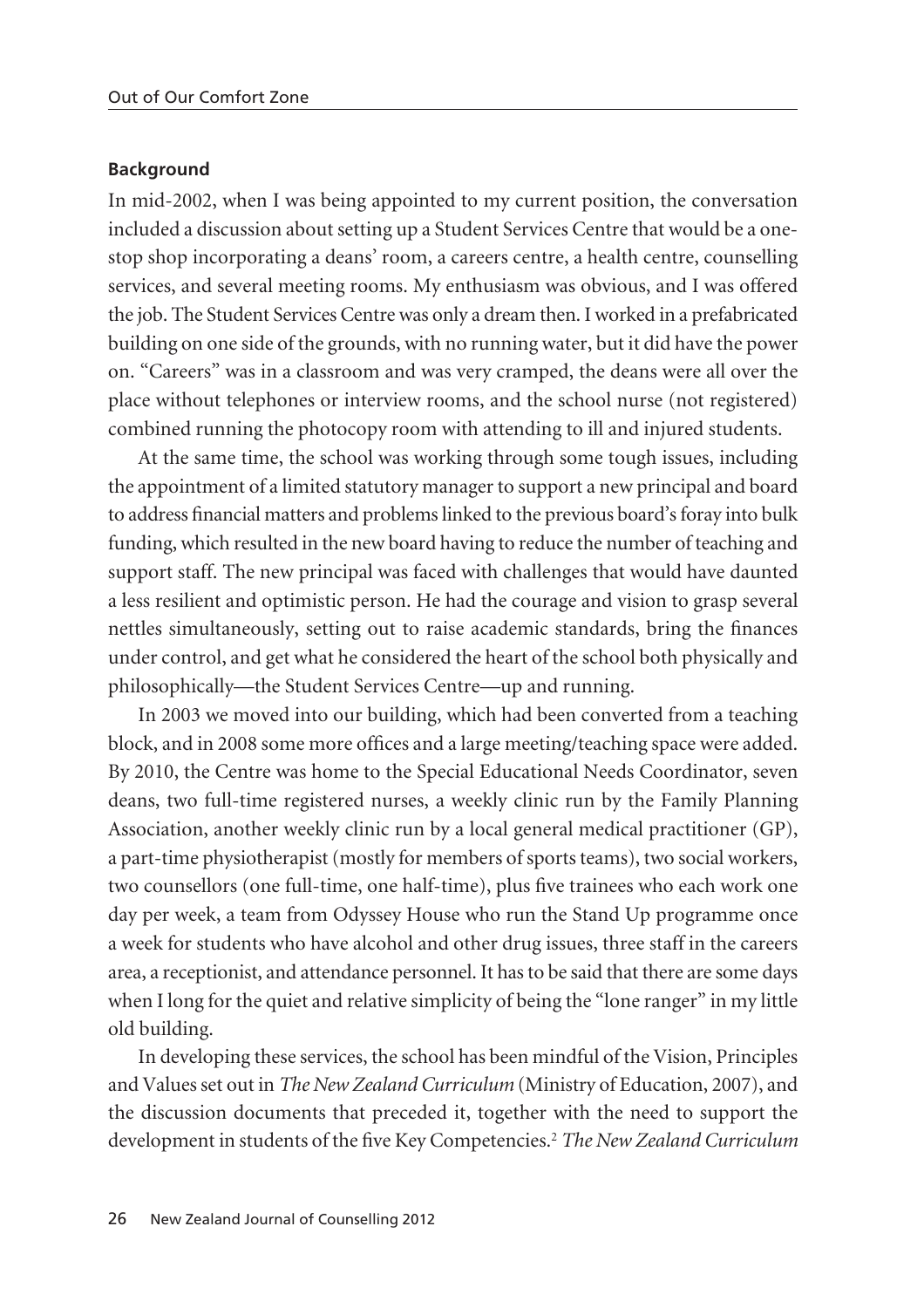document itself applies an holistic approach to teaching and learning, embracing a pedagogy that sets out concepts in which both teachers and students are reflective learners. It emphasises generic skills—thinking; using language, symbols, and texts; managing self; relating to others; participating and contributing—that enable each student to become not only a lifelong learner but a person equipped with the crucial skills for living and working. It sets out as well the direction and scope of what students will learn in each of the eight learning areas throughout their schooling.

## **A multicultural school**

The student body of our school is drawn from over forty different ethnic groups, but the demographic of the school differs from that of both the Auckland region and New Zealand as a whole. Over half of the students claim a Pasifika ethnicity, about 15% identify as Mäori, another 15% are of Indian heritage, and the remainder include Päkehä/European, as well as immigrants from Southeast Asia and several other countries.

We fall into a trap if we think that ethnicity is the sole criterion for defining culture. Students belong to a plethora of other "cultures," some of which are "mainstream," such as their own family structure and customs, religious groups, academic groups, music groups, sports teams, and the like. Some cultural groups, though, are more "underground" in nature: gangsta culture, drug culture, street cultures (many streets in our area have a style and culture of their own), and a few that hover in between, such as electronic culture in which the young are far more at home than many adults are, and loose groupings such as Emos and Goths.

To ignore or be ignorant or dismissive of any of these and other powerful cultural groups places a counsellor at risk of only partially connecting with their clients and the issues they bring. Exploring some of these cultures, and their rules and mores, with our clients will be likely to take counsellors well out of their comfort zones. Sitting with one's own dis-comfort while remaining fully present with a client and giving unconditional positive regard can be challenging.

#### **Roles**

How does a counsellor fit into the structure of such a school? The school is a complex, layered environment, and in my school, the counsellor appears in a large number of the layers, and is a key player in several of them. I work closely with the senior leadership of the school. I am able to do this safely as a result of having built strong, trusting relationships with them over time (Pritchard, 2007). Because the ethics of the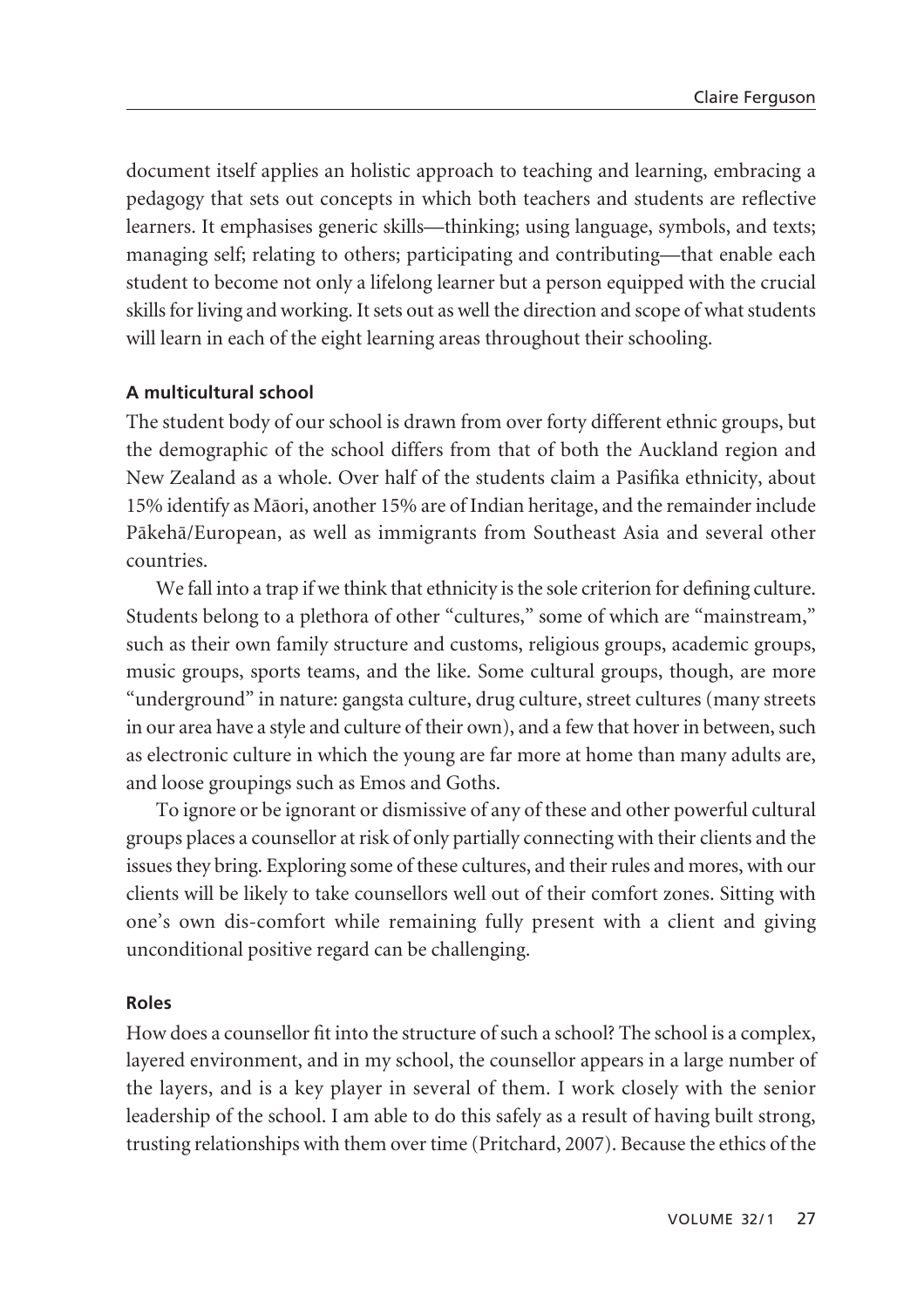counselling profession are known and appreciated by the senior leaders, and because of the strong relationships that have developed, I have been used as a consultant and "sounding board" by members of the leadership group.

There is a great deal of mutual consultation and co-working with students. This is effective because we all have one paramount concern—the safety and wellbeing of our students. It is not insignificant that every year, new students are welcomed with their families to the school. They are assured by the principal that now they are members of this large family there will be certain expectations of both students and their families, and in return, all the support, caring, and aroha (love) that occurs within a family will be offered to them by the school (Khaleghian, 2003, 2008; Noddings, 1984).

Similarly, I have a strong relationship with the board of trustees, largely as a result of my being present at all hearings of the board's disciplinary subcommittee.3 This came about many years ago when I asked to sit in on a hearing to satisfy myself about the process that was followed, and I was invited to be present at all subsequent hearings. Parents are offered the option of meeting with me prior to the hearing so that we can walk through the process and they can get advice about small but critical points. By being part of the hearing I can also be part of planning and implementing any follow-up.

Having been a teacher for many years prior to becoming a school counsellor, I have the knowledge and understanding of the education system to fit comfortably with groups, such as the heads of department meetings, where matters to do with teaching and learning are debated. It has been helpful to be part of a team that translates the intricacies of the New Zealand Qualifications Authority (NZQA) requirements into the information that students and their families need when planning each student's programme of subjects for the following year, and into writing courses and units for classroom use. Once again, acceptance by this group of colleagues comes from constantly creating and building relationships with the individuals who make up the group.

Another critical aspect of my role as counsellor is participating in a school-wide committee that grew out of the school's joining the Eliminating Violence programme in 2003.4 This committee is charged with maintaining and nurturing the philosophical changes that were agreed to at that time. The committee manages a set of initiatives such as Student of the Month; vouchers (to go in a draw for prizes) awarded by teachers when they see students acting in pro-social ways; and Praise Postcards, sent home when students make a significant effort or change, which are warmly received by students and their families and are displayed at home for all to see. Fun activities for students and staff are also organised by the committee.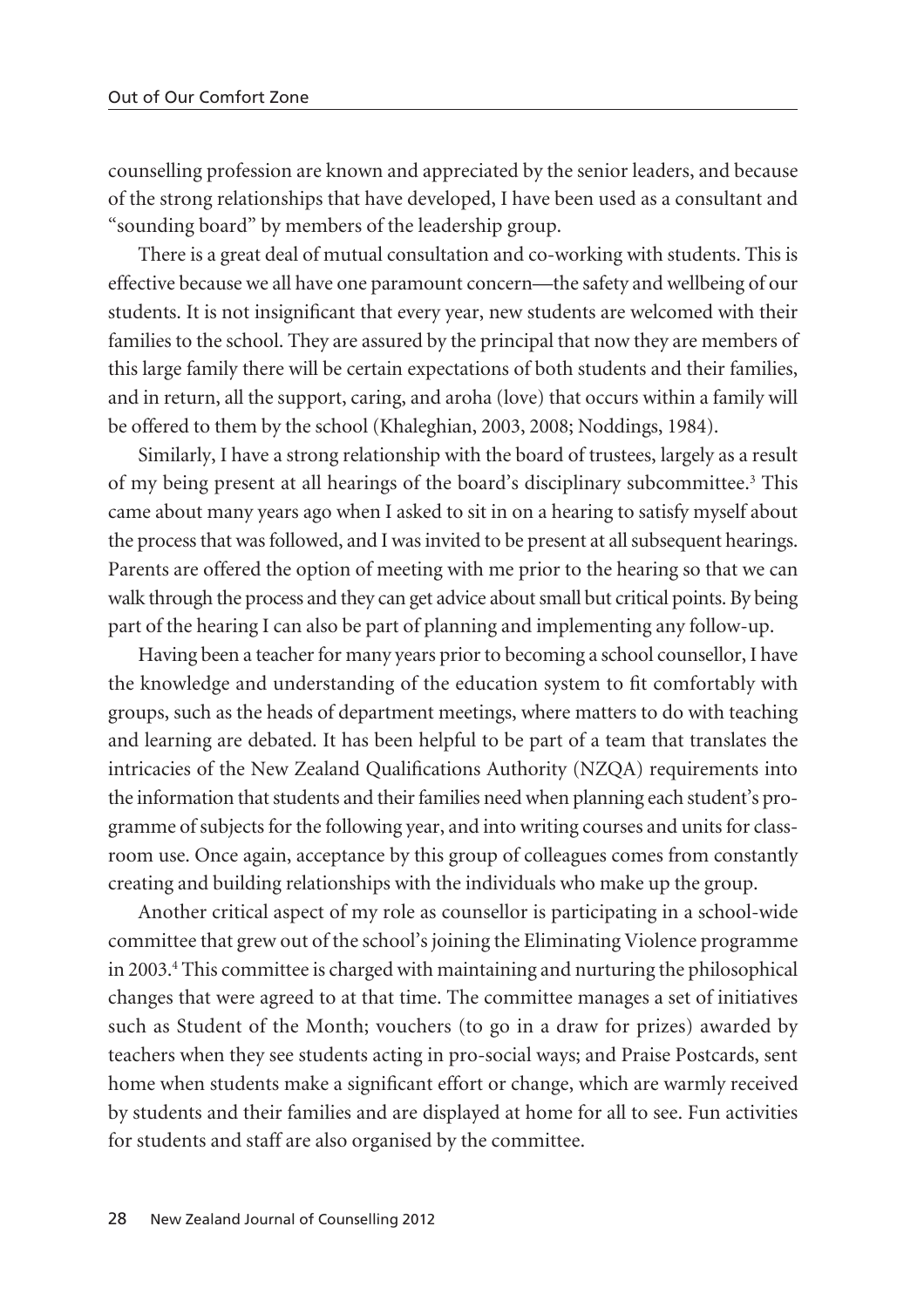Within the Student Services Centre, the deans and I work as a team. This is the result of several years' work by all participants as we developed trust and mutual respect. We have agreed that certain tasks are carried out by designated members of the team, so, for example, disputes and disagreements among students are dealt with by the deans because each dean knows the students and classes in their year level well and is aware of the dynamics between individuals and groups. All deans have had training in Restorative Practice (Drewery & Winslade, 2006) and are confident practitioners in this way of dealing with conflicts among students. When an incident occurs and no dean is available immediately, other workers in the Centre have the students involved complete an incident report to gather information from each student's perspective; this forms part of the record of the incident. Should the incident be of a more serious nature involving, say, physical violence, the deans complete the initial part of the process and hand on the file and the students to the senior leader of the year level who will decide on further action. The counsellors or social workers become involved if underlying concerns arise. In the course of a week it is not uncommon for several collaborative ventures involving deans and counsellors to occur. When parents become involved, the Student Centre staff operate as a team to place a web of support around students and other family members.

The counsellor is also the point of contact between many outside agencies and the school. I have built and maintained strong relationships with Child Youth and Family, the Child and Adolescent Mental Health Service, lawyers, the police, the courts, and many other services as well as with families, working in partnership with the wider community (Walsh, Howard, & Buckley, 1999). This should not imply that I necessarily see eye-to-eye with these agencies, but having developed mutually respectful, appreciative relationships with them, the way is opened up for dialogue should challenging issues arise, or support for the counsellor be required.

#### **The counsellor**

Why do schools have counsellors? It has been recognised for many years that when students are facing personal, family, and other stressors, their learning may be affected (see, for example, Agee & Dickinson, 2008; Weare & Gray, 2003). The pastoral care system in the school has as its principal role the care and support of students and staff (Ministry of Education, 2000). Counsellors and social workers work with students and families to reduce the impact of any barriers to the students' full participation in learning and the other opportunities offered by the school. Teachers who notice changes in their students' academic and social behaviour may talk with the student;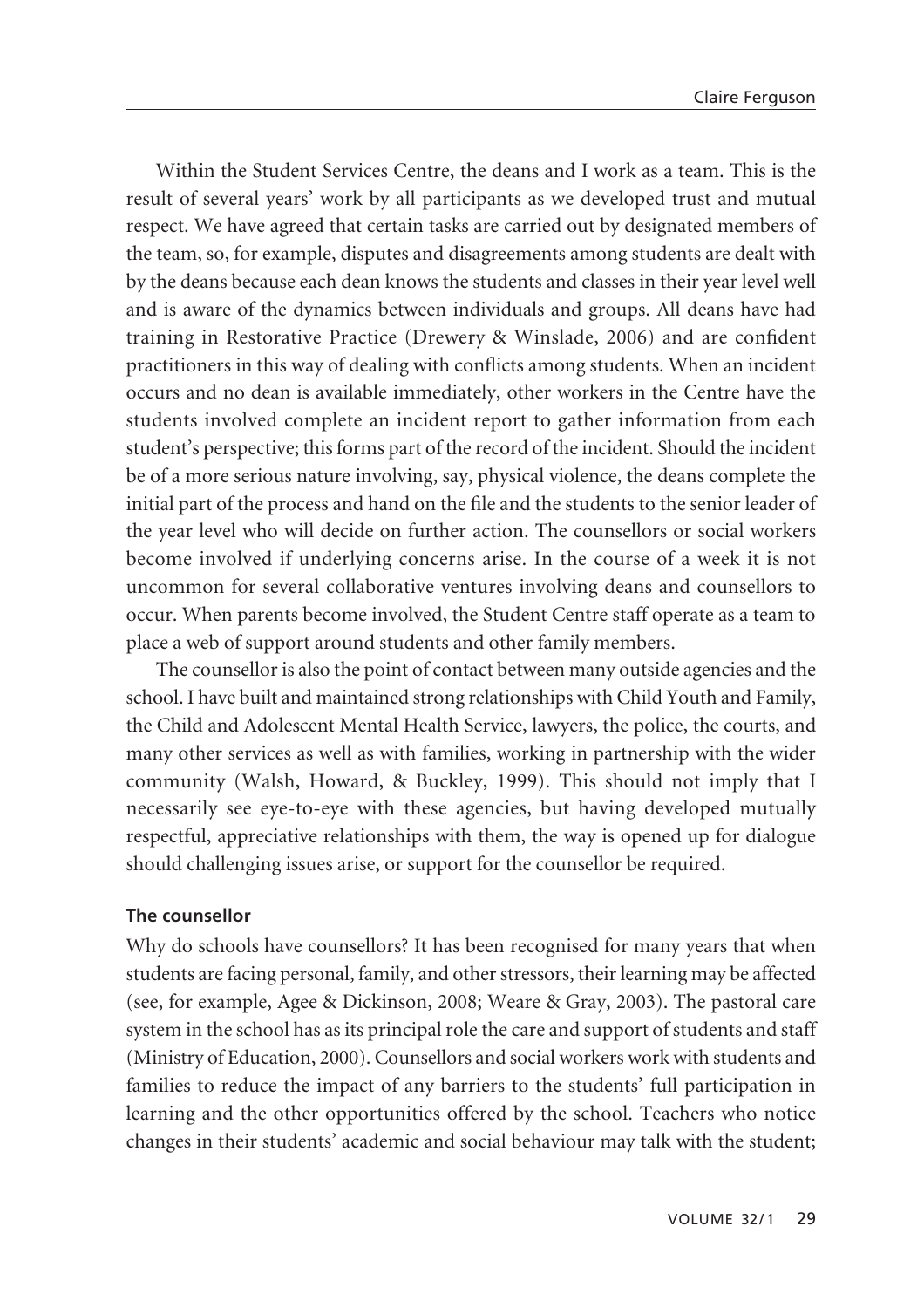if concerns arise they will notify the dean or the counsellor. Many students are "soldiering on" at school while carrying heavy burdens regarding family pressures, including serious illness in the home, financial issues, family breakdown, and the like. The school is sometimes not notified when crises hit families because the family system is too overwhelmed to get in touch, so it is important for staff to be vigilant.

Several aspects come together when a counsellor practises in this environment. These include the counsellor's persona and ways of being with clients and families/ whänau; her modelling and embodiment of her own values; her own self-knowledge and her understanding of human development and the process of identity development; and her positioning of herself as a respectful "visitor" when exploring clients' worlds. The way a counsellor positions herself in relation to other staff in the school and external agencies, advocating for students and staff, and bringing new perspectives to issues to achieve a just resolution in the best interests of a client, means that the counsellor must be open to challenging her own assumptions as well as those of others. Most importantly, the counsellor is human, subject to the frailties of all humans, can be grumpy occasionally, makes mistakes, is untidy, has a robust sense of humour, and learns daily the extent of both human suffering and resilience.

With these things in place, the counsellor can come from a secure place both within herself and within the school community to work holistically with all who enter her room. Who do they meet there? An older White woman, often referred to as "Nana" by students and staff. The concept of "Nana" fits the role well. I first used the term in a meeting with parents—many of whom were unhappy with the idea of their child talking in confidence with an "outsider"—when I described my role as being like the school's Nana, a caring older woman who listens, nurtures, comforts, and strengthens, who is committed to the role of the family in the lives of students, who (ostensibly) is wise, who will walk through good and bad times with her clients, who is unconditional in her commitment to their wellbeing and healing, and who at the same time is realistic and grounded. "Nana" is a concept that both students and their families/whänau know well and are comfortable with.

And what kind of space do they come into? The room is small but warm, untidy, welcoming. There are items—pictures, books, stones, crystals, cards—arranged so clients can look at them, touch and hold them when they want to. They are reassured by the photo of my family. It seems important for clients to know that I am not a random, disembodied person, but a member of a close-knit family, and that we too have our joys and sorrows.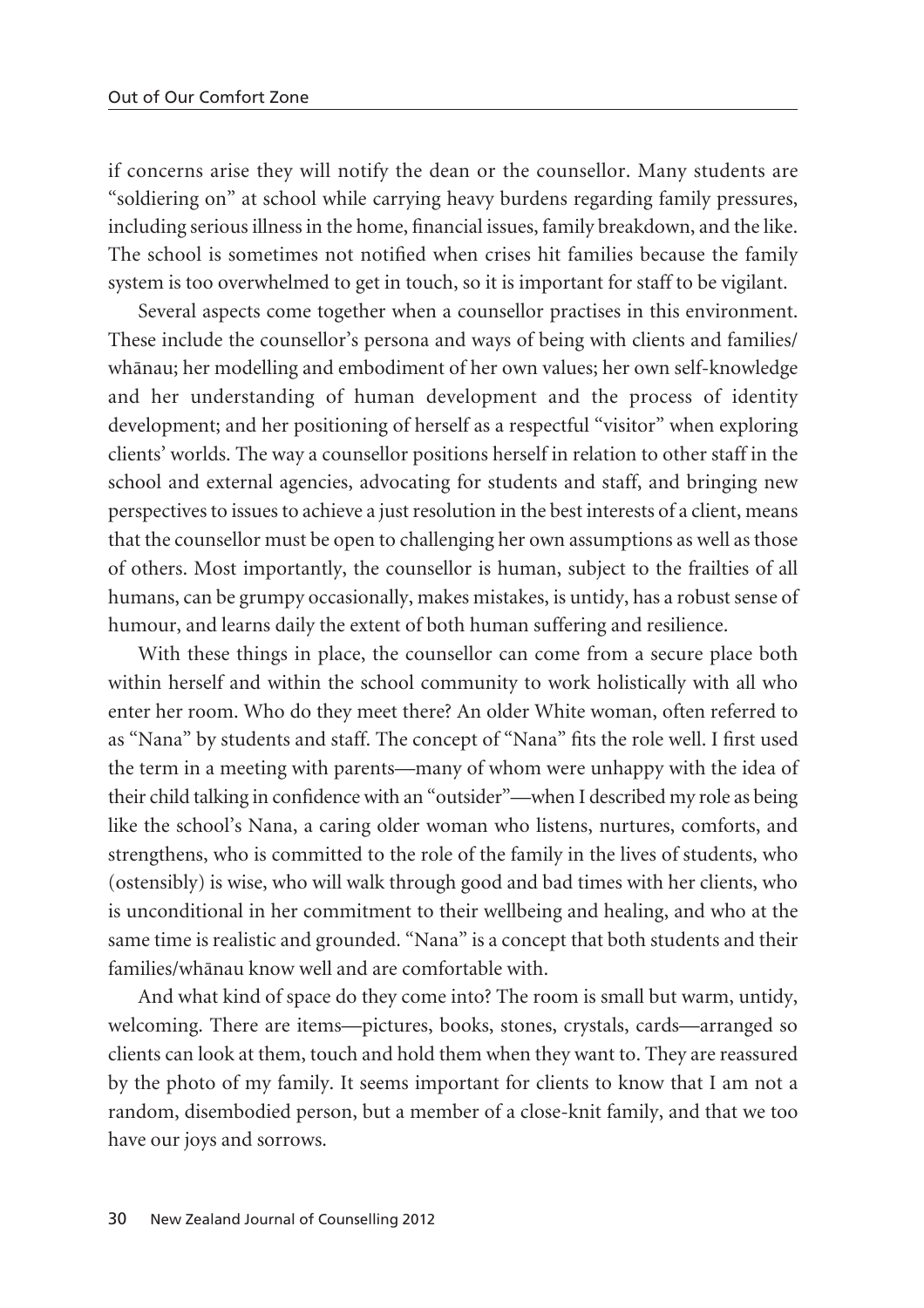In the process of engaging, we explore the clients' worlds, first through making a genogram (McGoldrick, Gerson, & Petry, 2008), then by getting a picture of their home, their (ethnic) culture(s), friends, church, groups they belong to, sports, and other interests. I sense a parallel process here, interestingly, because I too inhabit several worlds. For the majority of students, church and their spiritual life is an important part of their identity. For students from Pasifika backgrounds, their church often has ties with their village and with family members in their island of origin.

It is well worth the counsellor's time to research cultural influences on clients and their families, while being careful not to stereotype clients according to their ethnic background. Makasiale (2007) has referred to the need to consider both Western and non-Western models as having equal significance. Rather than speaking of empathy, she favours the deeper perspective of Augsberger's concept of *interpathy*, which in short means to "learn a foreign belief, take a foreign perspective, base my thought on a foreign assumption, and feel the resultant feelings in a foreign context. Your experience becomes both frame and picture" (p. 110). See, for example, Tanielu (2000) and Tupuola (2000) for valuable insights into the lives of Samoan youth and their families.

Makasiale (2007, p. 110) went on to emphasise that the "spiritual perspective has a profound impact on the personality development" for Pacific people. Thus, to neglect the spiritual, the transcendent, when working with people of the Pacific would be, for me, a failure to be fully present with a client. I would like to add that, although spirituality manifests in different ways, Western and other people also respond to spiritual (contrasted, of course, with religious) concepts if these are presented respectfully, in an enquiring but not dogmatic way. I believe that counsellors, whatever their own beliefs and makeup, and with thorough supervision, are able to canvass spiritual ideas and approaches with clients, but not to advocate for or against any particular belief system.

This is an appropriate point to differentiate between *spirituality* and *religion*. While there are some commonalities, as Woods (2002) notes, there are fundamental differences. Some people may express their spirituality through religion; others may never see religion as their pathway to spiritual expression. For those engaged in the caring professions—social work and counselling in particular—it seems vital that they are aware of their own spirituality, even if this is only to the extent of feeling connected with others and the natural world, and being accepting of the spirituality of others. Eastham (2002), Morris (2002), Stewart (2002), Tiatia (2007), and Woods (2002), among others, believe that workers in these professions will be safer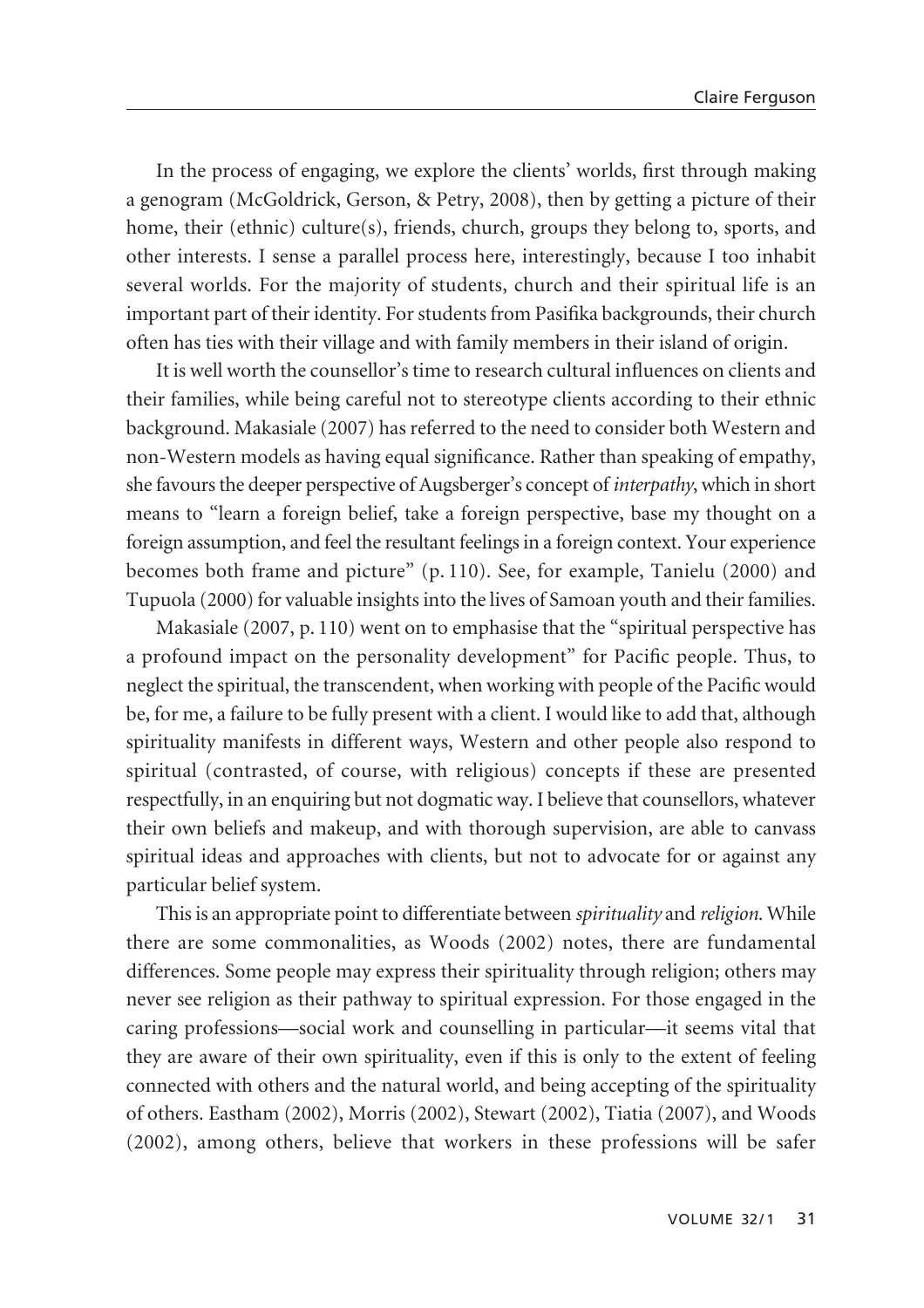practitioners if they are aware of themselves as spiritual beings because they will then recognise the spirituality of their clients and be more likely to enter deeper, more respectful, more effective therapeutic relationships.

In the process of identity formation, adolescents try to make meaning of their lives (Geldard & Geldard, 2004). They may develop spiritually through joining in conven tional religious organisations, through thinking and discussion about what is happening for them and why certain events occur. Others take less orthodox pathways as they explore the spiritual world through, say, Satanism or cults. Yet others explore the metaphysical world through what might loosely be described as "New Age" practices and meditation. Boorstein (1997) described his own spiritual journey through traditional and non-traditional practices to embracing mindfulness meditation. He noted the positive effect of his personal spiritual life on his practice as a therapist. Awareness of our own spirituality can be integral to our capacity to work effectively as counsellors with our clients' spiritualities.

When working with some students in our schools, circumstances may emerge that seem overwhelming: lack of money; illness of family members; depression; anxiety; feeling they are not wanted or accepted at home or at school; intergenerational conflict; experiences of various sorts of abuse; alcohol and other substance use; and frequently feeling blamed by their family for all or any of the misfortunes that have arisen. When there seems to be no way to change the situation, especially when illness and financial issues are at the core of students' distress, we work to resource them to live and deal with what is happening by enabling them to access services or support people who can assist them and their families to cope, and by opening up conversations that are solution-focused, rather than problem-saturated. We look for the exceptions to the problems and the clients' strengths and build on these.

Many students appreciate symbolic and metaphorical approaches in which they are able to access their inner strengths through conversations about, for example, angels, or by offering clients stones ("failed" marbles from the \$2 shop work wonders) to give them "something to hold on to." Several students have kept these stones with them as they have made their journey through school; some were in trouble, mostly for being high-spirited, and others were contending with deep personal issues.

Some spiritual concerns that clients bring to the room are rarely their presenting issue; the counsellor has to be tested by the client to ensure that s/he is accepting of their experiences. Clients are afraid of being labelled "mental" especially when their experiences, which may be appropriate or "normal" in their culture of origin, are at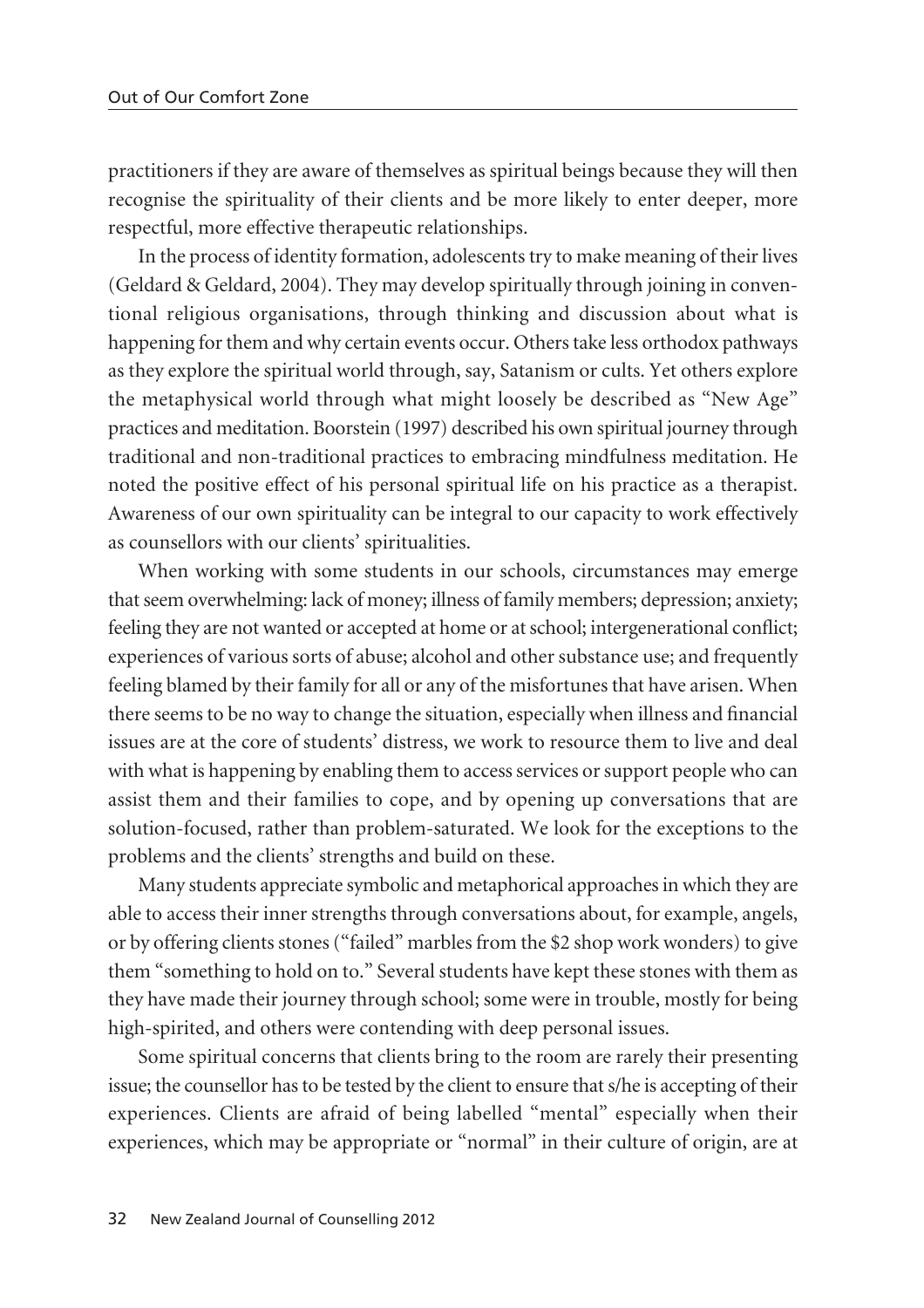risk of being pathologised, especially by Western practitioners (Bray, 2008). Lui (2007) says that Western mental health systems are often "not equipped to respond to and treat such [spiritual] injury…because…the medical paradigm cannot easily respond to anything that is cultural, religious or spiritual in nature" (pp. 72–73).

In particular, when a Western counsellor is supporting a client who is seeing and hearing deceased family members or ancestors, s/he can reassure clients by entering their world in a respectful way, sharing their experiences. The counsellor may be able to offer strategies to help the client cope with daily life and gain some measure of control by, for example, suggesting that they make an "appointment" each day with whatever phenomenon or entity they are experiencing. If the phenomena intrude at other times during the day, the client can silently remind them that it isn't the right time to meet. There are practitioners in the mental health field in this area who have cultural knowledge and understanding of the impact of spiritual matters on clients, and who will provide support and help for counsellors.

#### **Summing up**

My school has evolved a way of working with students, staff, and families that is based on a shared vision and philosophy for our school. The way we do things has emerged over the years, but the spirit of the school has remained constant. We want the best for our students, academically, socially, emotionally, and spiritually. A team—principal, senior leadership, deans, and student services—has come together, prepared to work towards this aim. This unity supports and strengthens the individuals who make up the team, and creates space for robust debate, for innovation, for accepting our humanity and frailties.

We are a school that is lively, filled with high spirits, the sounds of our choirs' voices, our dance teams rehearsing, sports teams training and playing, students engaged in learning (and for some, engaged in avoiding classes). It is an enormously complex organisation, but one in which the welfare of each student is a priority.

The student services team, situated deliberately at the heart of the school, is complex itself, bringing together skilled, committed people who do the hard/heart work to support the learning and achievement of our students. Spirituality, whether articulated as such or not, is implicit in all our work because healthy physical, emotional, and academic lives rest on the healing and nurturing of the spirit.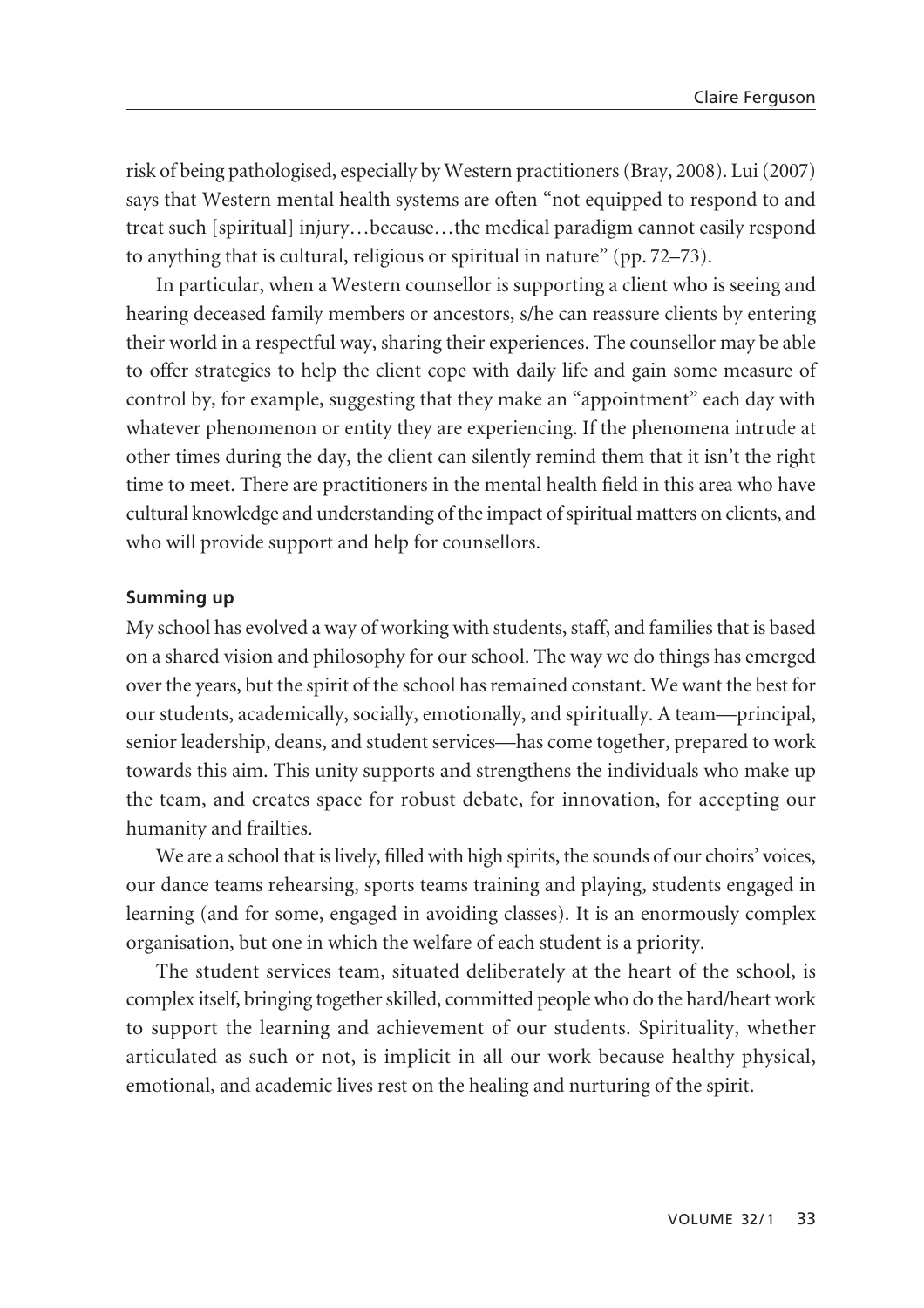## Endnotes

- 1. Päkehä is a Mäori term that refers to New Zealanders of European origin.
- 2. *The New Zealand Curriculum* sets out the following aspirations:
- **Vision** Young people will be confident, connected, actively involved, lifelong learners. **Principles** High expectations, Treaty of Waitangi, cultural diversity, inclusion, learning to learn, community engagement, coherence, future focus. **Values** Excellence; innovation, inquiry and curiosity; diversity; equity; community and participation; ecological sustainability; integrity; respect. **Key Competencies** Thinking; using language, symbols and texts; managing self; relating to others; participating and contributing.
- 3. The board of trustees of each school has statutory responsibility for conducting hearings in cases of the suspension of students, according to the Education (Stand-Down, Suspension, Exclusion and Expulsion) Rules 1999; see http://www.legislation.govt.nz/regulation/ public/1999/0202/latest/DLM288425.html
- 4. *Eliminating Violence, Managing Anger: Process and Strategies for Peaceful Relationships and Safe Schools*(n.d.) was an initiative of the (then) Special Education Service that trained school staff in strategies that emphasised positive behaviour management techniques.

# References

- Agee, M., & Dickinson, P. (2008). It's not an "either/or": Pastoral care and academic achievement in secondary schools. In C. Rubie-Davies & C. Rawlinson (Eds.), *Challenging thinking about teaching and learning* (pp. 357–370). Hauppage, NY: Nova.
- Boorstein, S. (1997). *Clinical studies in transpersonal psychology*. Albany, NY: State University of New York Press.
- Bray, P. (2008). Counselling adolescents when spiritual emergence becomes spiritual emergency. *New Zealand Journal of Counselling, 28*(1), 24–40.
- Drewery, W., & Winslade, J. (2006). Developing restorative practices in schools: Some reflections. *New Zealand Journal of Counselling, 26*(1), 16–32.
- Eastham, M. (2002). Vocation and social care. In M. Nash & B. Stewart (Eds.), *Spirituality and social care* (pp. 71–91). London, England: Jessica Kingsley.
- Geldard, K., & Geldard, D. (2004). *Counselling adolescents: The proactive approach* (2nd ed.). London, England: Sage.
- Khaleghian, E. (2003). School counsellors and the ethics of care. *New Zealand Journal of Counselling, 24*(2), 1–10.
- Khaleghian, E. (2008). *Secondary school students' perceptions of teacher-care* (Unpublished doctoral dissertation). Auckland, New Zealand: The University of Auckland.
- Lui, D. (2007). Spiritual injury: A Samoan perspective on spirituality's impact on mental health. In P. Culbertson, M. N. Agee, & C. 'O. Makasiale (Eds.), *Penina uliuli: Contemporary*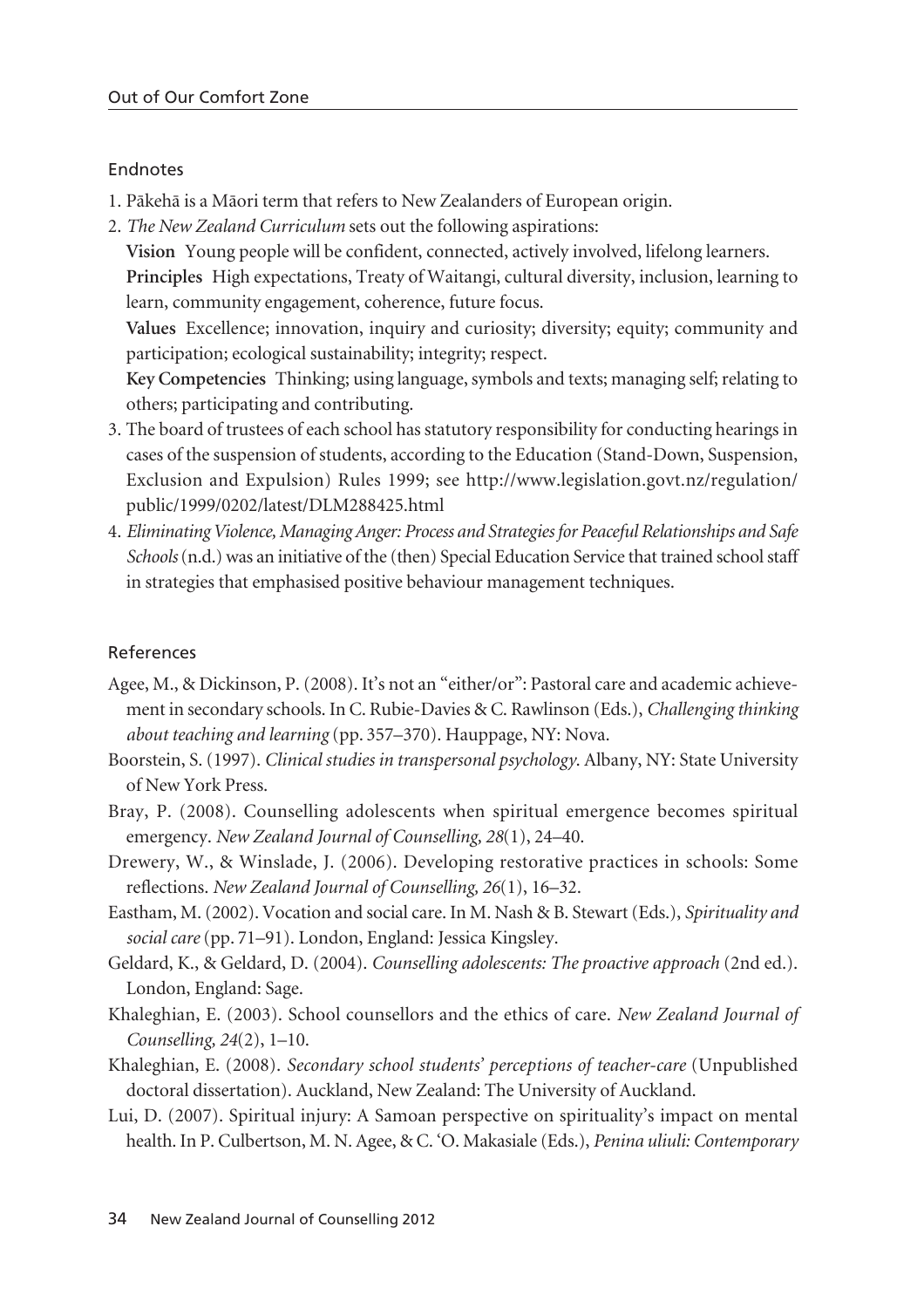*challenges in mental health for Pacific peoples*(pp. 66–76)*.* Honolulu, HI: University of Hawaii Press.

- Makasiale, C. 'O. (2007). The use of symbol and metaphor in Pasifika counselling. In P. Culbertson, M. N. Agee, & C. 'O. Makasiale (Eds.), *Penina uliuli: Contemporary challenges in mental health for Pacific peoples* (pp. 109–121)*.* Honolulu, HI: University of Hawaii Press.
- McGoldrick, M., Gerson, R., & Petry, S. (2008). *Genograms: Assessment and intervention*  (3rd ed.). New York, NY: W. W. Norton.
- Ministry of Education. (2000). *Safe students in safe schools.* Wellington, New Zealand: Education Review Office. Available online at www.ero.govt.nz
- Ministry of Education. (2007). *The New Zealand curriculum for English-medium teaching and learning in years 1–13.* Wellington, New Zealand: Learning Media.
- Morris, J. (2002). Heroes' journeys. In M. Nash & B. Stewart (Eds.), *Spirituality and social care: Contributing to personal and community well-being* (pp. 189–214). London, England: Jessica Kingsley.
- Noddings, N. (1984). *Caring: A feminine approach to ethics and moral education*. Berkeley, CA: University of California Press.
- Pritchard, F. (2007). *Principal and counsellor perceptions of the role of the secondary school guidance counsellor* (Unpublished master's thesis). Auckland, New Zealand: The University of Auckland.
- Special Education Service. (n.d.). *Eliminating violence, managing anger: Processes and strategies for peaceful relationships and safe schools*. Teachers' resource handbook. Manukau North, New Zealand: Business Development Unit, Special Education Service.
- Stewart, B. (2002). Spirituality and culture: Challenges for competent practice in social care. In M. Nash & B. Stewart (Eds.), *Spirituality and social care: Contributing to personal and community well-being* (pp. 49–68). London, England: Jessica Kingsley.
- Tanielu, L. (2000). Education in Western Samoa: Reflections on my experiences. In A. Jones, P. Herda, & T. M. Suaalii (Eds.), *Bitter sweet: Indigenous women in the Pacific* (pp. 49–60)*.* Dunedin, New Zealand: Otago University Press.
- Tiatia, T. J. (2007)*.* New Zealand-born Samoan young people, suicidal behaviours and the positive impact of spirituality. In P. Culbertson, M. N. Agee, & C. 'O. Makasiale (Eds.), *Penina uliuli: Contemporary challenges in mental health for Pacific peoples* (pp. 94–104)*.* Honolulu, HI: University of Hawaii Press.
- Tupuola, A. (2000). Learning sexuality: Young Samoan women. In A. Jones, P. Herda, & T. M. Suaalii (Eds.), *Bitter sweet: Indigenous women in the Pacific* (pp. 61–72)*.* Dunedin, New Zealand: Otago University Press.
- Walsh, M. E., Howard, K. A., & Buckley, M. A. (1999). School counselors in school community partnerships: Opportunities and challenges. *Professional School Counseling, 2*(5), 349–356.